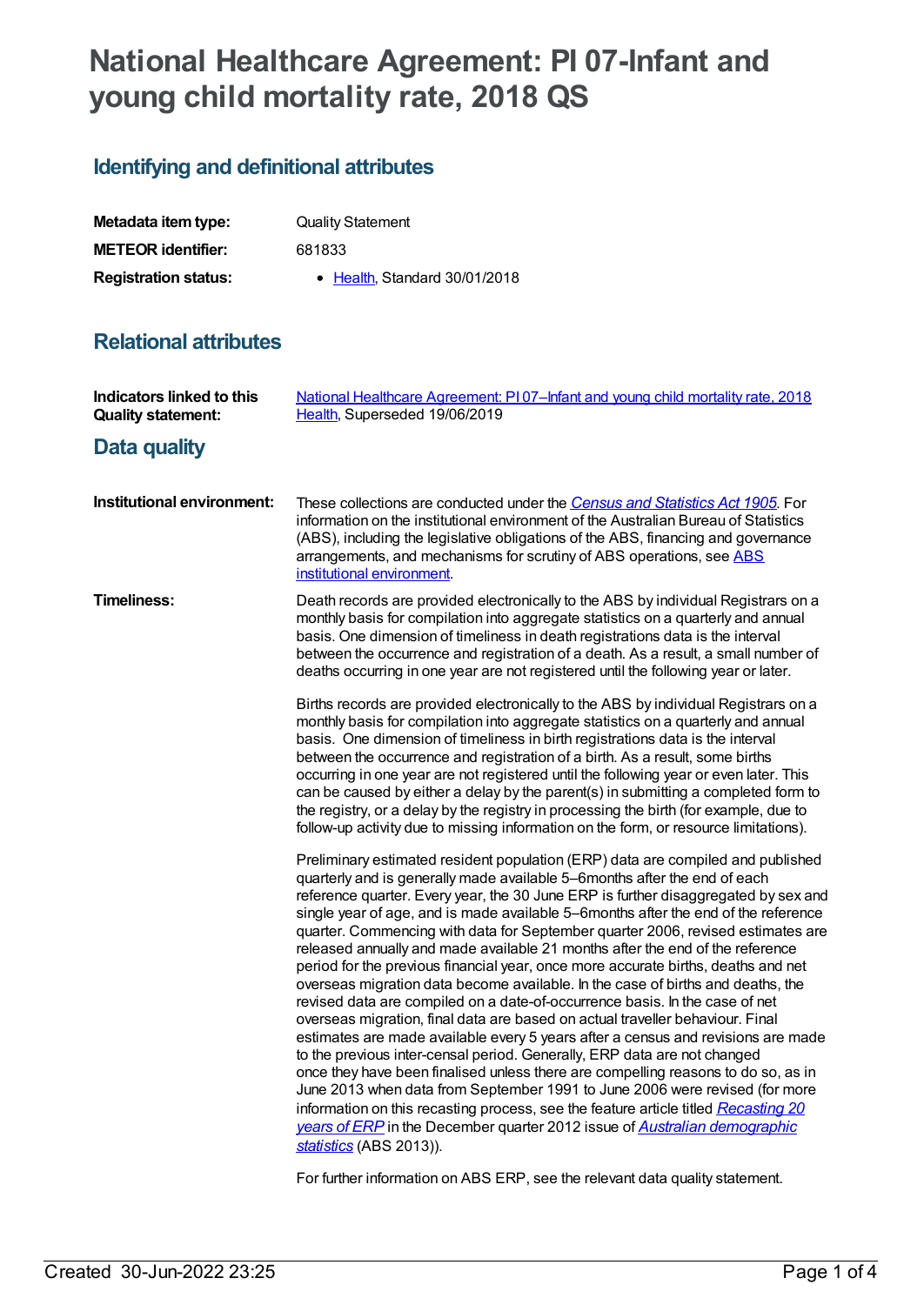| <b>Accessibility:</b> | Deaths data are available in a variety of formats on the ABS website under the<br>3302.0 product family. Births data are available in a variety of formats on the<br>ABS website under the 3301.0 product family. ERP data are available in a variety<br>of formats on the ABS website under the 3101.0 product family. Further information<br>on deaths and mortality may be available on request. The ABS observes strict<br>confidentiality protocols as required by the Census and Statistics Act 1905. This<br>may restrict access to data at a very detailed level.                                                                                                                                                                                                                                                         |
|-----------------------|-----------------------------------------------------------------------------------------------------------------------------------------------------------------------------------------------------------------------------------------------------------------------------------------------------------------------------------------------------------------------------------------------------------------------------------------------------------------------------------------------------------------------------------------------------------------------------------------------------------------------------------------------------------------------------------------------------------------------------------------------------------------------------------------------------------------------------------|
| Interpretability:     | Data for this indicator have been presented as crude rates, either per 1,000 live<br>births or 1,000 ERP.                                                                                                                                                                                                                                                                                                                                                                                                                                                                                                                                                                                                                                                                                                                         |
| <b>Relevance:</b>     | Deaths data are published on an annual basis. The ABS Deaths collection includes<br>all deaths that occurred and were registered in Australia, including deaths of<br>persons whose usual residence is overseas. Deaths of Australian residents that<br>occurred outside Australia may be registered by individual Registrars, but are not<br>included in ABS deaths or causes of death statistics.                                                                                                                                                                                                                                                                                                                                                                                                                               |
|                       | The ABS Births collection includes all births that are live born and have not been<br>previously registered, births to temporary visitors to Australia, births occurring<br>within Australian territorial waters, births occurring in Australian Antarctic Territories<br>and other external territories, births occurring in transit (i.e. on ships or planes) if<br>registered in the state or territory of "next port of call", births to Australian nationals<br>employed overseas at Australian legations and consular offices and births that<br>occurred in earlier years that have not been previously registered (late<br>registrations). Births data exclude fetal deaths, adoptions, sex changes,<br>legitimations and corrections, and births to foreign diplomatic staff, and births<br>occurring on Norfolk Island. |
|                       | For further information on the ABS Deaths and Births collections, see the relevant<br>data quality statements.                                                                                                                                                                                                                                                                                                                                                                                                                                                                                                                                                                                                                                                                                                                    |
| <b>Accuracy:</b>      | Information on births and deaths is obtained from a complete enumeration of births<br>and deaths registered during a specified period and are not subject to sampling<br>error. However, births and deaths data sources are subject to non-sampling error<br>which can arise from inaccuracies in collecting, recording and processing the data.                                                                                                                                                                                                                                                                                                                                                                                                                                                                                  |
|                       | Concerns have been raised with the accuracy of the New South Wales births<br>counts in recent years. In response to these concerns the ABS, in conjunction with<br>the New South Wales Registry of Births, Deaths and Marriages, has undertaken an<br>investigation which has led to the identification of an ABS systems processing<br>error. The ABS acknowledges that this has resulted in previous undercounts of<br>births in New South Wales. Data for New South Wales and Australia have been<br>revised to include previously unprocessed New South Wales birth registrations for<br>the period 2005 to 2011.                                                                                                                                                                                                             |
|                       | In June 2014, the New South Wales Registrar of Births, Deaths and Marriages<br>(NSW Registry) transitioned to a new data processing system which resulted in<br>temporary processing delays. These delays caused a number of birth records<br>received by the NSW Registry in 2014 to be processed in 2015. As a result, the<br>total number of births registered in New South Wales in 2014 (91,074) was 9,388<br>(9.3%) less than the number registered in 2013 (100,462).                                                                                                                                                                                                                                                                                                                                                      |
|                       | For a more complete understanding of the births occuring in New South Wales for<br>2014 users should consult Table 13 in <b>Australian Demographic Statistics</b> , June<br>2017 (ABS 2017) which provides more up to date information about births in 2014<br>and 2015.                                                                                                                                                                                                                                                                                                                                                                                                                                                                                                                                                          |
|                       | Analysis by the ABS showed that the distribution of important characteristics such<br>as sex of child, age of mother, usual residence of mother and Indigenous status in<br>2014 data is similar to that in 2011-2013 data.                                                                                                                                                                                                                                                                                                                                                                                                                                                                                                                                                                                                       |
|                       | Although it is considered likely that most deaths of Aboriginal and Torres Strait<br>Islander (Indigenous) Australians are registered, a proportion of these deaths are<br>not registered as Indigenous. Information about the deceased is supplied by a<br>relative or other person acquainted with the deceased, or by an official of the<br>institution where the death occurred and may differ from the self-identified<br>Indigenous origin of the deceased. Forms are often not subject to the same best<br>practice design principles as statistical questionnaires, and respondent and/or<br>interviewer understanding is rarely tested. Over-precise analysis of Indigenous                                                                                                                                              |

deaths and mortality should be avoided.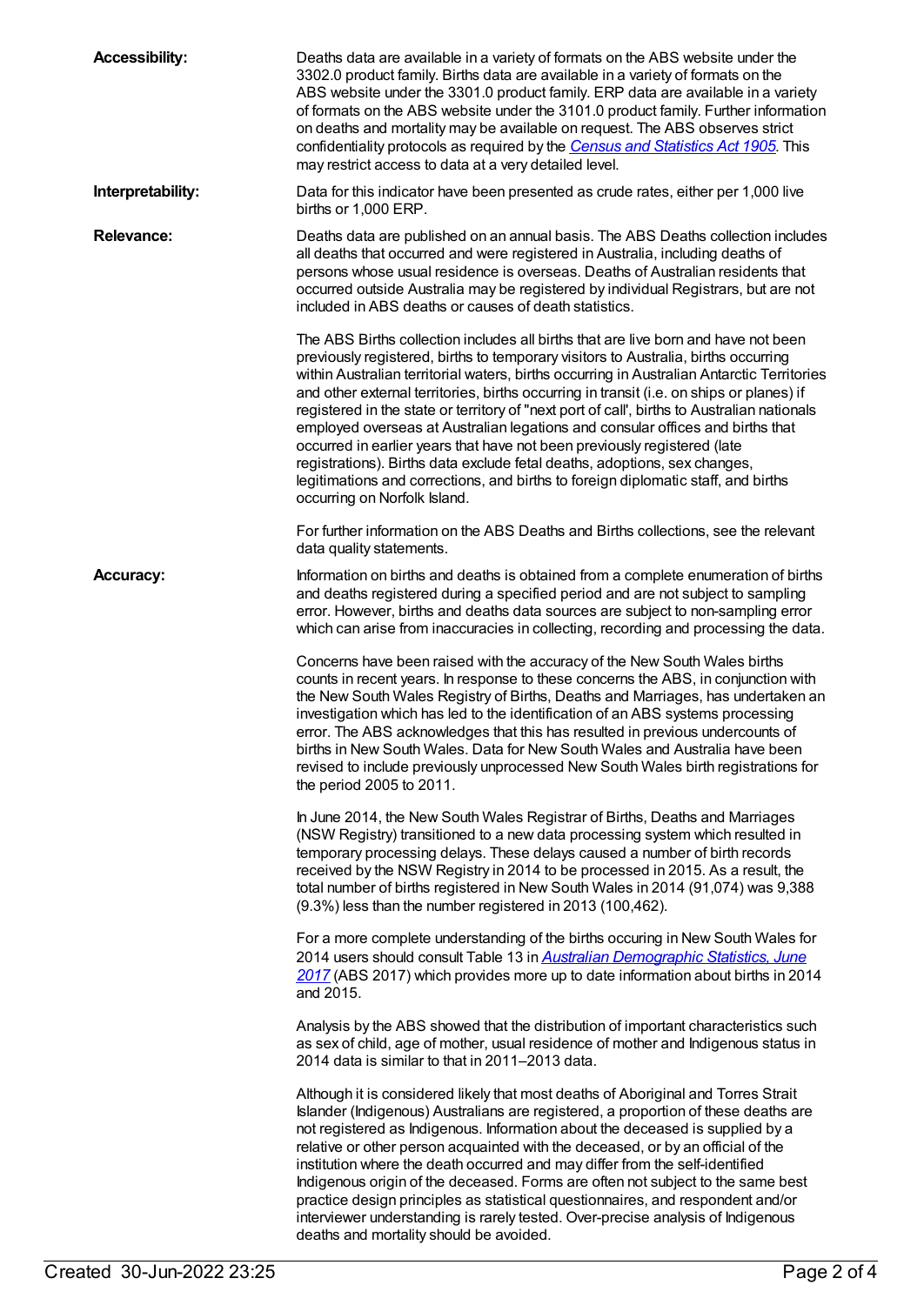The ABS Death Registrations collection identifies a death as Aboriginal and Torres Strait Islander where the deceased is recorded as Aboriginal, Torres Strait Islander, or both on the Death Registration Form (DRF). The Indigenous status is also derived from the medical certificate of cause of death (MCCD) for South Australia, Western Australia, Tasmania, the Northern Territory and the Australian Capital Territory. For 2015 data, the Queensland Registry of Births, Deaths and Marriages also used MCCD information for the first time to derive Indigenous status. This resulted in a noticeable decrease in the number of deaths for which the Indigenous status was 'not stated' and an increase in the number of deaths identified as Aboriginal and Torres Strait Islander in Queensland.

In November 2010, the Queensland Registrar of Births, Deaths and Marriages advised the ABS of an outstanding deaths registration initiative undertaken by the Registry. This initiative resulted in the November 2010 registration of 374 previously unregistered deaths which occurred between 1992 and 2006 (including a few for which a date of death was unknown). Of these, around three-quarters (284) were deaths of Aboriginal and Torres Strait Islander Australians.

The ABS discussed different methods of adjustment of Queensland death registrations data for 2010 with key stakeholders. Following the discussion, a decision was made by the ABS and key stakeholders to use an adjustment method that added together deaths registered in 2010 for usual residents of Queensland which occurred in 2007, 2008, 2007 and 2010. This method minimises the impact on mortality indicators used in various government reports. However, care should still be taken when interpreting Aborginal and Torres Strait Islander death data for Queensland for 2010. Please note that there are difference between data output in the *Causes of Death, [Australia](http://www.abs.gov.au/AUSSTATS/abs@.nsf/allprimarymainfeatures/F941C630073EA7A8CA257B2E000D80F0?opendocument) 2010* (ABS 2012) publication and 2010 data reported for COAG, as this adjustment was not applied in the publication. For further details see Technical Note: Registration of outstanding deaths, Queensland 2010, from the *Deaths, [Australia,](http://www.abs.gov.au/AUSSTATS/abs@.nsf/allprimarymainfeatures/8CE24F3B3F710F8FCA257AAF0013D433?opendocument) 2010* (ABS 2011) publication and Explanatory Note 103 in the *Causes of Death, [Australia](http://www.abs.gov.au/AUSSTATS/abs@.nsf/allprimarymainfeatures/F941C630073EA7A8CA257B2E000D80F0?opendocument) 2010* (ABS 2012) publication.

Investigation conducted by the Western Australian Registrar of Births, Deaths and Marriages indicated that some deaths on non-Indigenous people were wrongly recorded as deaths of Indigenous people in WA for 2007, 2008 and 2009. The ABS discussed this issue with a range of key stakeholders and users of Aboriginal and Torres Strait Islander deaths statistics. Following this discussion, the ABS did not release Western Australian Aboriginal and Torres Strait Islander deaths data for the years 2007, 2008 and 2009 in the 2010 issue of *Deaths, Australia* publication, or in the 2011 COAG data supply. The WA Registry corrected the data and resupplied the corrected data to the ABS. These corrected data were then released by the ABS in spreadsheets attached to *Deaths, [Australia,](http://www.abs.gov.au/AUSSTATS/abs@.nsf/allprimarymainfeatures/8CE24F3B3F710F8FCA257AAF0013D433?opendocument) 2010* (ABS 2011) publication on 24 May 2012, and are included in this round of COAG reporting. In addition to that, 3 deaths in WA for 2009 which were wrongly coded as deaths of Indigenous people have been corrected as deaths of non-Indigenous people in previous round of COAG reporting.

Deaths registered on Norfok Island from 1 July 2016 are included for the first time in this round of reporting. This is due to the introduction of the *Norfolk Island Legislation [Amendment](https://www.legislation.gov.au/Search/norfolk%20island%20legislation%20amendment%20act%202015) Act 2015*. Norfolk Island deaths are included in statistics for "Other Territories" as well as totals for all of Australia. Deaths registered on Norfolk Island prior to 1 July 2016 were not in scope for death statistics.

All ERP data sources are subject to non-sampling error. Non-sampling error can arise from inaccuracies in collecting, recording and processing the data. In the case of Census and Post Enumeration Survey (PES) data, every effort is made to minimise reporting error by the careful design of questionnaires, intensive training and supervision of interviewers, and efficient data processing procedures. The ABS does not have control over any non-sampling error associated with births, deaths and migration data. For more information see the *[Demography](http://www.abs.gov.au/AUSSTATS/abs@.nsf/ProductsbyCatalogue/B5BE54544A5DAFEFCA257061001F4540?OpenDocument) working paper 1998/2 - quarterly birth and death estimates, 1998* (ABS 1999) and *Australian [demographic](http://www.abs.gov.au/AUSSTATS/abs@.nsf/allprimarymainfeatures/7B8C452A1CDFAB9FCA257BF100136758?opendocument) statistics* (ABS 2013).

Indigenous and non-Indigenous population estimates are available for Census years only. In the intervening years, Indigenous population figures are derived from assumptions about past and future levels of fertility, mortality and migration. In the absence of non-Indigenous population figures for these years, it is possible to derive denominators for calculating non-Indigenous rates by subtracting the Indigenous population estimates/projections from the total population. In the present